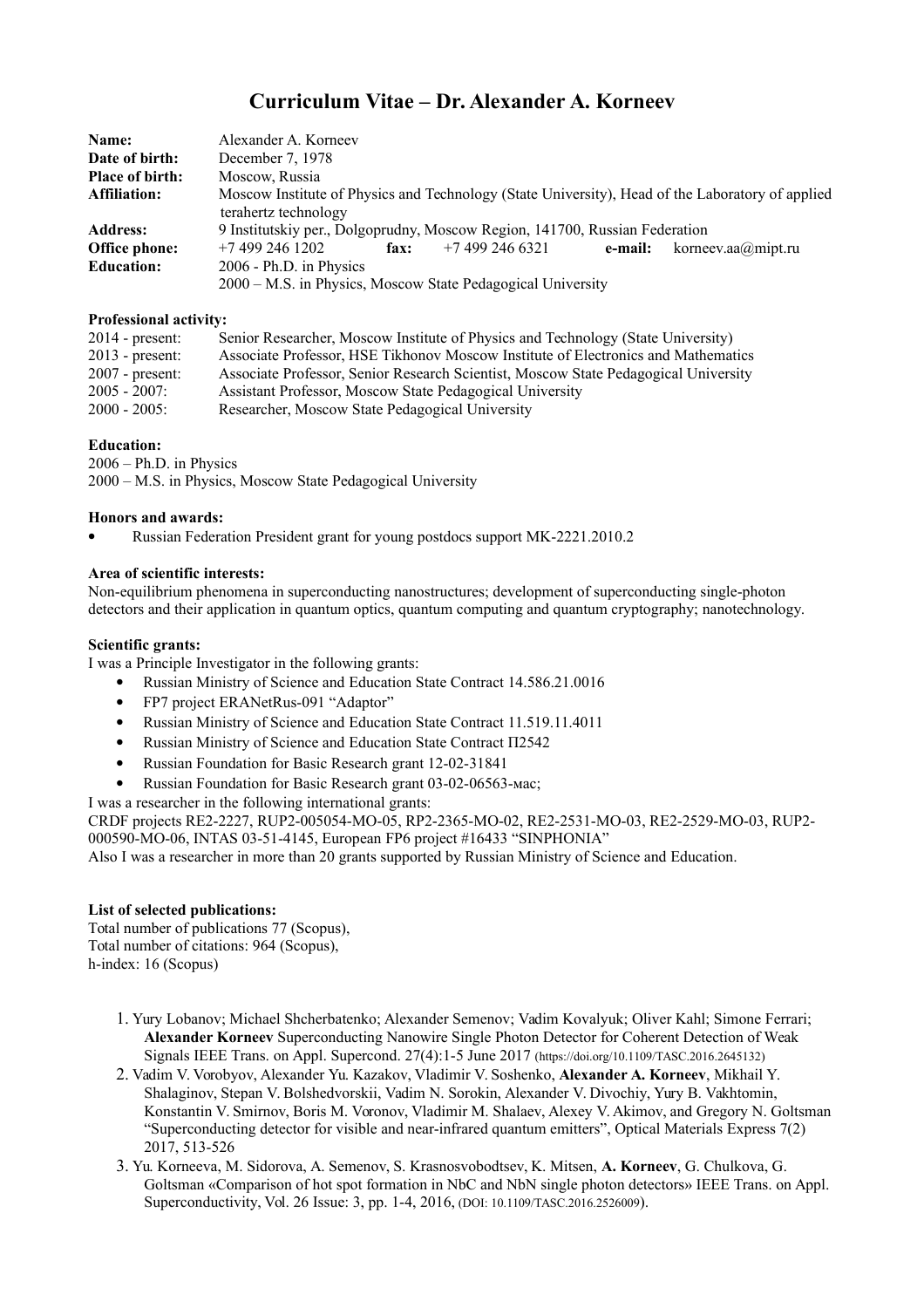- 4. K Yu Arutyunov, A Ramos-Álvarez, A V Semenov, Yu P Korneeva, P P An, **A A Korneev**, A Murphy, A Bezryadin and G N Gol'tsman «Superconductivity in highly disordered NbN nanowires» Nanotechnology, Vol.27, N. 47, 2016 (http://dx.doi.org/10.1088/0957-4484/27/47/47LT02)
- 5. Andreas Vetter, Simone Ferrari, Patrik Rath, Rasoul Alaee, Oliver Kahl, Vadim Kovalyuk, Silvia Diewald, Gregory N. Goltsman, **Alexander Korneev**, Carsten Rockstuhl, and Wolfram H. P. Pernice « Cavity-Enhanced and Ultrafast Superconducting Single-Photon Detectors» Nano Letters., 2016 (DOI: 10.1021/acs.nanolett.6b03344).
- 6. Svetlana Khasminskaya, Felix Pyatkov, Karolina Słowik, Simone Ferrari1, Oliver Kahl,Vadim Kovalyuk, Patrik Rath, Andreas Vetter, Frank Hennrich, Manfred M. Kappes, G. Gol'tsman, **A. Korneev**, Carsten Rockstuhl, Ralph Krupke and Wolfram H. P. Pernice « Fully integrated quantum photonic circuit with an electrically driven light source» Nature Photonics. P 1-7, 2016, (DOI: 10.1038/NPHOTON.2016.178).
- 7. Patrik Rath; Andreas Vetter; Vadim Kovalyuk; Simone Ferrari; Oliver Kahl; Christoph Nebel; Gregory N. Goltsman; **Alexander Korneev**; Wolfram H. P. Pernice «Travelling-wave single-photon detectors integrated with diamond photonic circuits: operation at visible and telecom wavelengths with a timing jitter down to 23 ps» Proc. SPIE 9750, Integrated Optics: Devices, Materials, and Technologies XX, 97500T (February 29, 2016); (http://dx.doi.org/10.1117/12.2210828)
- 8. Peltonen, J. T. ; Peng, Z.H.; Korneeva, Yu.P.; Voronov, B.M.; **Korneev, A.A.**; Semenov, A.V.; Gol'tsman, G.N.; Tsai, J.S; Astafiev, Oleg «Coherent dynamics and decoherence in a superconducting weak link» Physic. Rev. B, Vol. 94, No. 180508(R), 2016, p. 1-5. (http://dx.doi.org/10.1103/PhysRevB.94.180508)
- 9. Andrew Murphy, Alexander Semenov, **Alexander Korneev**, Yulia Korneeva, Grigory Gol'tsman,, and Alexey Bezryadin "Three Temperature Regimes in Superconducting Photon Detectors: Quantum, Thermal and Multiple Phase-Slips as Generators of Dark Counts" Scientific Report 2015 5 (2015) 10174
- 10. Oliver Kahl, Simone Ferrari, Vadim Kovalyuk, Gregory N. Goltsman, **Alexander Korneev**, Wolfram H. P. Pernice "Waveguide integrated superconducting single-photon detectors with high internal quantum efficiency at telecom wavelengths" Scientific Reports 5, 10941 (2015)
- 11. Simone Ferrari, Oliver Kah, Vadim Kovalyuk, Gregory N. Goltsman, **Alexander Korneev**, Wolfram H. P. Pernice, "Waveguide-integrated single- and multi-photon detection at telecom wavelengths using superconducting nanowires", Appl. Phys. Lett., **106**, 151101 (2015)
- 12. **Alexander A. Korneev**, Yuliya P. Korneeva, Mikhail Yu. Mikhailov, Yuri P. Pershin, Alexander V. Semenov, D. Yu. Vodolazov, Alexander V. Divochiy, Yuri B. Vakhtomin, Konstantin V. Smirnov, Alexander G. Sivakov, Alexander Yu. Devizenko, and Gregory N .Goltsman «Characterization of MoSi Superconducting Single-Photon Detector in Magnetic Field» Applied Superconductivity, IEEE Transactions on doi: 0.1109/TASC.2014.2376892
- 13. R. Lusche, A. Semenov, Y. Korneeva, A. Trifonov, **A. Korneev**, G. Gol'tsman, and H.-W. Hübers "Effect of magnetic field on the photon detection in thin superconducting meander structures" Phys. Rev. B **89**, 104513 (2014)
- 14. R. Lusche, A. Semenov, K. Ilin, M. Siegel, Y. Korneeva, A. Trifonov, **A. Korneev**, G. Gol'tsman, D. Vodolazov, and H.-W. Hübers ``Effect of the wire width on the intrinsic detection efficiency of superconducting-nanowire single-photon detectors'' J. Appl. Phys. **116**, 043906 (2014)
- 15. Yu P Korneeva, M Yu Mikhailov, Yu P Pershin, N N Manova, A V Divochiy, Yu B Vakhtomin, **A A Korneev**, K V Smirnov, A G Sivakov, A Yu Devizenko and G N Goltsman ``Superconducting single-photon detector made of MoSi film'' Supercond. Sci. Technol. **27** (2014) 095012 (6pp)
- 16. **Alexander Korneev**, Yulia Korneeva, Nadezhda Manova, Pavel Larionov, Alexander Divochiy, Alexander Semenov, Galina Chulkova, Yury Vachtomin, Konstantin Smirnov, and Gregory Goltsman, "Recent Nanowire Superconducting Single-Photon Detector Optimization for Practical Applications", IEEE Trans. Appl. Supercon., **23(3)**, 2013, 2201204"
- 17. Robert Lusche, Alexei Semenov, Konstantin Il'in, Yuliya Korneeva, Andrey Trifonov, **Alexander Korneev**, Heinz-Wilhelm Hubers, Michael Siegel, and Gregory Gol'tsman, "Effect of the Wire Width and Magnetic Field on the Intrinsic Detection Efficiency of Superconducting Nanowire Single-Photon Detectors", IEEE Trans. Appl. Supercon., **23(3)**, 2013, 2200205
- 18. Y. Korneeva, I. Florya, A. Semenov, **A. Korneev**, and G. Goltsman "New Generation of Nanowire NbN Superconducting Single-Photon Detector for Mid-Infrared" IEEE Trans on Appl Supercond, **21**, (2011) 323- 326,
- 19. G. Goltsman; **A. Korneev**; A. Divochiy; O. Minaeva; M. Tarkhov; N. Kaurova; V. Seleznev; B. Voronov; O. Okunev; A. Antipov; K. Smirnov; Yu. Vachtomin; I. Milostnaya; G. Chulkova, "Ultrafast superconducting single-photon detector", Journal of Modern Optics, 1362-3044, **56**, (2009), 1670 – 1680
- 20. I. Milostnaya, **A. Korneev**, M. Tarkhov, A. Divochiy, O. Minaeva, V. Seleznev, N. Kaurova, B. Voronov, O. Okunev, G. Chulkova, K. Smirnov, G. Gol'tsman "Superconducting, single photon nanowire detectors for IR snd THz applications" J. Low Temp. Phys. (2008) **151**, 591-596
- 21. M. Tarkhov, J. Claudon, J. Ph. Poizat, **A. Korneev**, A. Divochiy, O. Minaeva, V. Seleznev, N. Kaurova, B. Voronov, A. V. Semenov, and G. Gol'tsman "Ultrafast reset time of Superconducting Single Photon Detectors"